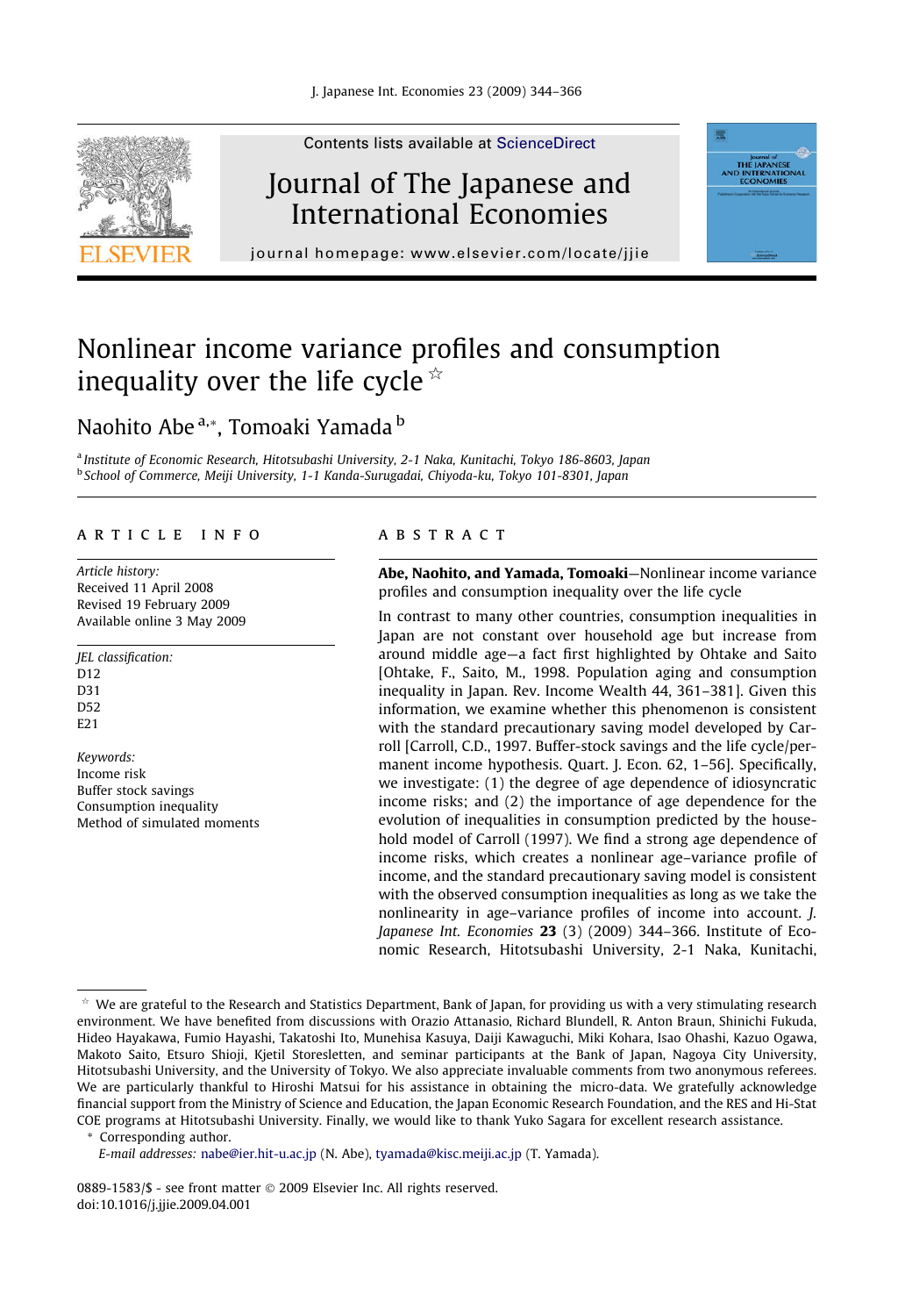Tokyo 186-8603, Japan; School of Commerce, Meiji University, 1-1 Kanda-Surugadai, Chiyoda-ku, Tokyo 101-8301, Japan. © 2009 Elsevier Inc. All rights reserved.

#### 1. Introduction

It is widely recognized that idiosyncratic labor market uncertainty is one of the most important determinants of household consumption and savings when insurance markets are incomplete. Under incomplete capital markets, as [Deaton and Paxson \(1994\)](#page--1-0) demonstrated, both income and consumption variances grow as people get older. The gap between the two variances, for a particular age, depends on various characteristics of the economy, such as household preferences, the degree of market incompleteness, and the magnitude of the income risks. A growing number of studies regard this gap as a valuable source of information to investigate household behavior in the presence of incomplete capital markets. [Blundell and Preston \(1998\)](#page--1-0), for instance, used the difference between consumption and income variances to identify the permanent income shocks faced by households, while [Storesletten et al. \(2004b\)](#page--1-0) showed that, in the case of the United States, the difference can be accounted for in the standard precautionary saving model only when we consider the redistributive role of the social security system.

Another issue that has received attention is the age–variance profile of income, which [Deaton and](#page--1-0) [Paxson \(1994\) and Storesletten et al. \(2004b\)](#page--1-0) found to be close to linear. A natural interpretation of this linearity is that the variance of permanent income shocks in household income is constant over age. Previous empirical investigations of the income process in the United States support this interpretation. For example, using the Panel Study of Income Dynamics (PSID), [Meghir and Pistaferri \(2004\)](#page--1-0) found that, other things being equal, older workers face the same degree of permanent income shocks as younger workers. [Storesletten et al. \(2001\)](#page--1-0) reported that inequalities in work hours are approximately constant across age, suggesting that it is not necessary to treat the income shocks of elderly workers differently from those of younger workers. Regarding the income process, many empirical studies in labor economics suggest that the permanent income shocks faced by elderly workers are larger than those faced by younger workers. A likely explanation is the relationship between the accumulation of firm-specific skills and wage levels, a topic first examined in the seminal study by [Topel](#page--1-0) [\(1991\)](#page--1-0). Recent careful investigation by [Abowd and Kang \(2002\)](#page--1-0) using US data, for example, showed that a worker with 10 years of tenure is paid about 6.9% more than a worker with one year of tenure. If tenure is an important determinant of the wage level, the risk of job loss will be more costly for elderly workers than for young workers. Along similar lines, [Kawaguchi and Ohtake \(2007\)](#page--1-0) found that elderly workers in Japan face a higher probability of wage cuts and a lower probability of finding a new job, which suggests that elderly workers face greater risks to their permanent income. If the variance of permanent shocks in income depends on age, the age–variance profile of income takes a nonlinear form.<sup>1</sup> Using Japanese data, [Ohtake and Saito \(1998\)](#page--1-0) demonstrated that the age–variance profile of income is convex rather than linear. This is illustrated in [Fig. 1,](#page--1-0) in which we show the age–income variance profile for Japan. The convexity of the variance profile suggests that the income process faced by Japanese households contains permanent shocks whose variance increases with age. The age–consumption vari-ance profile for Japan is depicted in [Fig. 2](#page--1-0), which highlights several noteworthy characteristics.<sup>2</sup> The consumption variance is constant up to an age of about 48, after which it begins to increase. The shape of the profiles is stable over time, suggesting that the pattern is not a by-product of cohort effects.

Against this background, the purpose of this paper is to investigate whether the observed pattern of age–variance profiles of consumption and income in Japan are consistent with the standard life cycle model with precautionary saving developed by [Carroll \(1997\).](#page--1-0) More specifically, we investigate: (1) the degree of age dependence of idiosyncratic income risks; and (2) the importance of age dependence

 $<sup>1</sup>$  In [Deaton and Paxson \(1994\),](#page--1-0) the slope of the age–variance profile coincides with the variance of the permanent shocks, which</sup> is constant across age as long as the variance of the permanent component does not vary.

<sup>2</sup> Please see the next section for details of the data.